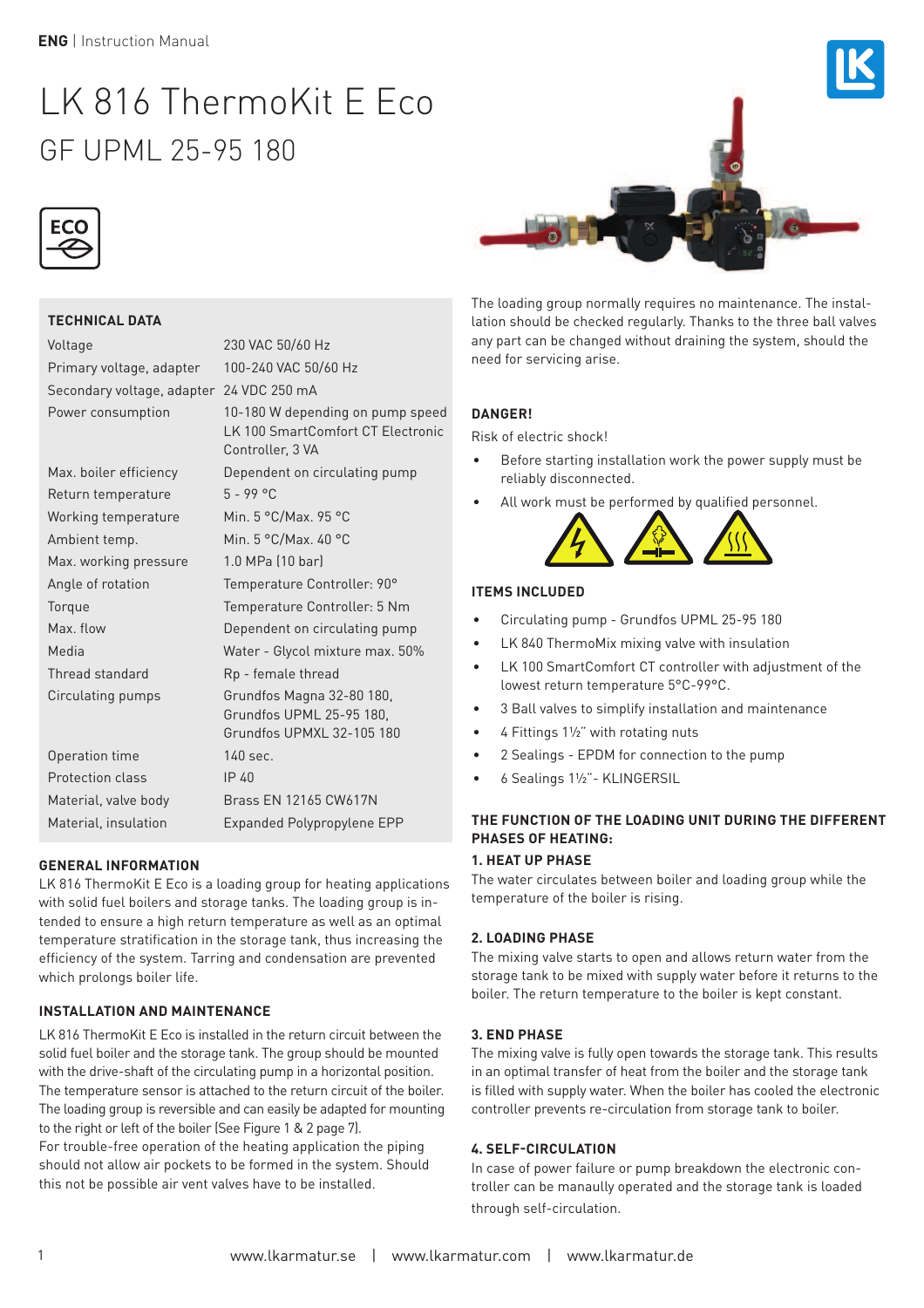



#### **TECHNISCHE DATEN**

| Nennspannung                     | 230 VAC 50/60 Hz                                                                                      |
|----------------------------------|-------------------------------------------------------------------------------------------------------|
| Primärspannung,<br>Netzadapter   | 100-240 VAC 50/60 Hz                                                                                  |
| Sekundärspannung,<br>Netzadapter | 24 VDC 250 mA                                                                                         |
| Leistungsaufnahme                | 10-180 W abhängig von Pumpendrehzahl<br>LK 100 SmartComfort CT Elektronischer<br>Heizungsregler, 3 VA |
| Max. Kesselleistung              | Abhängig von Ladepumpe                                                                                |
| Rücklauftemperatur               | $5 - 99 °C$                                                                                           |
| Arbeitstemperatur                | Min. 5 °C/Max. 95 °C                                                                                  |
| Umgebungstemperatur              | Min. 5 °C/Max. 40 °C                                                                                  |
| Max. Arbeitsdruck                | 1,0 MPa (10 bar)                                                                                      |
| Drehwinkel                       | Temperaturregelungen: 90°                                                                             |
| Drehmoment                       | Temperaturregelungen: 5 Nm                                                                            |
| Max. Durchfluss                  | Abhängig von Ladepumpe                                                                                |
| Flüssigkeit                      | Wasser - Glykol max. 50%                                                                              |
| Gewindenorm                      | Rp - Innengewinde                                                                                     |
| Ladepumpe                        | Grundfos Magna 32-80 180,<br>Grundfos UPML 25-95 180,<br>Grundfos UPMXL 32-105 180                    |
| Laufzeit                         | 140 sek.                                                                                              |
| Schutzklasse                     | IP40                                                                                                  |
| Material, Gehäuse                | Messing EN 12165 CW617N                                                                               |
| Material, Isolierung             | Expandiertes Polypropylen EPP                                                                         |

# **ALLGEMEINES**

 LK 816 ThermoKit E Eco ist eine Rücklaufanhebung für Heizanlagen mit Festbrennstoffkessel und Pufferspeicher. Die Rücklaufanhebung wird eingesetzt um eine hohe Rücklauftemperatur zum Heizkessel und eine optimale Temperaturschichtung im Pufferspeicher zu erzeugen. Dies erhöht die Effizienz der Heizanlage, verhindert Kondensation und Teerablagerungen, was die Lebensdauer der Anlage verlängert.

#### **INSTALLATION UND WARTUNG**

Die LK 815 ThermoKit T Eco wird in der Rücklaufleitung zwischen Festbrennstoffkessel und Pufferspeicher installiert. Sie muss mit der Antriebswelle der Pumpe in horizontaler Lage montiert werden.

Die Ladegruppe ist umkehrbar und kann für die Montage rechts oder links vom Heizkessel einfach angepasst werden (Bild 1 & 2 Seite 7).

Um einen problemlosen Betrieb zu ermöglichen ist die Verrohrung so zu gestalten, dass eingebrachte Luft entweichen kann. Sollte dies nicht möglich sein, müssen an diesen Stellen Entlüftungsventile eingebaut werden.

Die Ladegruppe ist normalerweise wartungsfrei. Die Installation ist regelmäßig zu überprüfen. Dank der Absperrventile sind alle Teile austauschbar, ohne dass die Anlage bei einer eventuellen Wartung entleert werden muss.

#### **GEFAHR!**

Lebensgefahr durch Stromschlag!

- Vor Arbeiten an elektrischen Komponenten der Anlage S nungsversorgung abschalten.
- Arbeiten nur durch autorisiertes Fachpersonal durchführ lassen.



# **LEFERUMFANG**

- Umwälzpumpe Grundfos UPML 25-95 180
- LK 823 ThermoVar thermisches Ladeventil mit Isolierung
- 1 Rückschlagventil
- 1 Thermometer zum Ablesen der Rücklauftemperatur
- 3 Absperrventile zur Erleichterung von Installation und Wartung
- 4 Kupplungen 1½" mit Überwurfmuttern
- 2 EPDM-Dichtungen zur Verbindung mit dem Pumpen
- 6 KLINGERSIL-Dichtungen 1½"

# **DIE FUNKTION DER LADEVENTILEINHEIT WÄHREND DER VER-SCHIEDENEN HEIZUNGSPHASEN:**

#### **1. ERWÄRMUNGSPHASE**

Wasser zirkuliert zwischen Kessel und Ladegruppe, während die Temperatur des Kessels steigt.

#### **2. LADEPHASE**

Der Heizungsregler beginnt den Mischer zu öffnen und lässt zu, dass sich Rücklaufwasser aus dem Pufferspeicher mit Vorlaufwasser vermischt, bevor es zurück in den Kessel fliesst. Die Rücklauftemperatur zum Kessel wird konstant gehalten.

#### **3. ABSCHLUSSPHASE**

Der Mischer ist zum Pufferspeicher hin vollständig geöffnet. Das führt zu einer optimalen Wärmeübertragung aus dem Kessel und der Pufferspeicher wird mit Vorlaufwasser gefüllt. Wenn der Kessel abgekühlt ist, verhindert der Heizungsregler den Rückfluss vom Pufferspeicher zum Kessel.

#### **4. SCHWERKRAFTBETRIEB**

Bei einem eventuellen Stromausfall oder Versagen der Pumpe, kann der elektronische Heizungsregler von Hand geregelt und der Pufferspeicher durch Schwerkraftbetrieb geladen werden.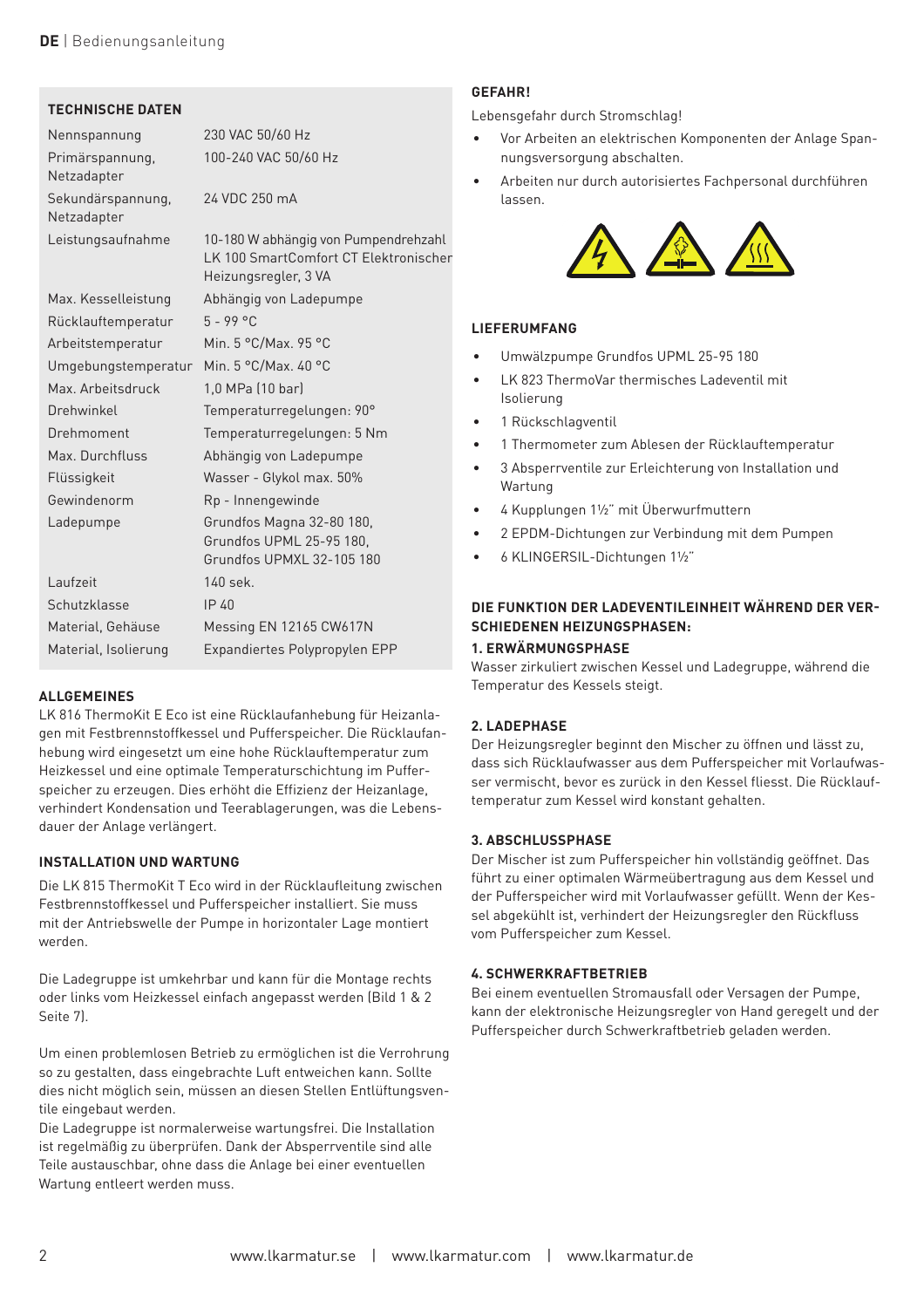

### **CARACTÉRISTIQUES**

Tension nominale 230 VAC 50/60 Hz PGPrimaryVoltageAdapter 100-240 VAC 50/60 Hz PGSecondaryVoltageAdapter 24 VDC 250 mA Puissance absorbée 10-180 W suivant position

Puissance maxi chaudière Suivant circulateur Température du retour 5 - 99 °C Température de service Min. 5 °C/Max. 95 °C Température d'ambiance Min. 5 °C/Max. 40 °C Pression de service max. 1,0 MPa (10 bar) Angle de rotation 90° Couple 5 Nm Débit max. Suivant circulateur Fluide **Eau - Glycol max.** 50% Filetage standard Rp - filetage femelle Circulateur Grundfos Magna 32-80 180,

circulateur Grundfos UPML 25-95 180, Grundfos UPMXL 32-105 180

Durée de marche 140 sec. Indice de protection IP 40 Matériau, corps de vanne Laiton EN 12165 CW617N Matériau, isolation Polypropylène Expansé EPP

# **GÉNÉRALITÉS**

LK 816 ThermoKit E Eco est un groupe hydraulique pour les installations de chaudières à combustibles solides avec ballons hydroaccumulateurs. Le groupe hydraulique sert à obtenir une stratification optimale des ballons hydro-accumulateurs et à garantir une température élevée de retour de chaudière, ce qui augmente le rendement. Les émissions polluantes ainsi que la condensation sont évitées ce qui prolonge la longévité de la chaudière.

# **INSTALLATION ET MAINTENANCE**

LK 816 ThermoKit E s'installe sur la conduite de retour entre la chaudière et le ballon hydro-accumulateur. Le groupe doit être monté avec l'arbre d'entraînement du circulateur en position horizontale. Le capteur de température est fixé sur le circuit de retour de la chaudière.

Le groupe hydraulique est réversible et peut facilement être adapté pour un montage à droite ou à gauche de la chaudière (voir illustration 1 & 2 page 7).

Pour permettre un fonctionnement sans problème, la tuyauterie doit être conçue de façon à ce que l'air introduit puisse s'échapper. Si cela n'est pas possible, il faut installer à ces endroits des soupapes d'évacuation d'air.

Le groupe hydraulique ne nécessite normalement aucun entretien. Vérifier l'installation régulièrement. Grâce aux vannes d'arrêt, toutes les pièces sont remplaçables sans avoir à vider le système en cas de maintenance.

### **DANGER!**

Danger de mort par électrocution!

- Avant tout travail sur les composants électriques de l'installation, couper l'alimentation électrique.
- Les travaux ne doivent être éffectués que par des prof nels certifiés.



#### **PÉRIMÈTRE DE LA LIVRAISON**

- Circulateur Grundfos UPML 25-95 180
- LK 840 ThermoMix vanne mélangeuse avec isolation
- LK 100 SmartComfort CT régulateur qui permet de régler la température de retour minimale à la chaudière entre 5°C et 99° C
- 3 Vannes d'arrêt pour faciliter l'installation et la maintenance.
- 4 Accouplements 1½" avec écrou tournants
- 2 Joints d'étanchéité EPDM, pour le raccordement à la pompe
- 6 Joints d'étanchéité 1½"- KLINGERSIL

### **LE FONCTIONNEMENT DU GROUPE HYDRAULIQUE PENDANT LES DIFFÉRENTES PHASES DE COMBUSTION:**

#### **1. PHASE DE CHAUFFAGE**

L'eau circule entre la chaudière et le groupe hydraulique pendant que la température de la chaudière augmente.

#### **2. PHASE DE CHARGE**

La vanne mélangeuse commence à s'ouvrir à la température réglée et permet à l'eau de retour du ballon hydro-accumulateur de se mélanger avec l'eau du départ avant de revenir à la chaudière. La température de retour à la chaudière est maintenue constante.

#### **3. PHASE FINALE**

La vanne mélangeuse est entièrement ouverte contre le ballon hydro-accumulateur. Il en résulte un transfert optimal de chaleur de la chaudière, toute la capacité de la pompe sera utilisée pour évacuer l'eau de la chaudière et charger le ballon hydro-accumulateur. Lorsque la chaudière est refroidi le régulateur électronique empêche la circulation inverse du ballon hydro-accumulateur vers la chaudière.

#### **4. CIRCULATION THERMOSIPHON**

En cas de panne de courant ou de circulateur, le régulateur électronique peut être réglé manuellement et le ballon hydroaccumulateur peut être chargé grâce à une circulation en gravité ou en thermosiphon.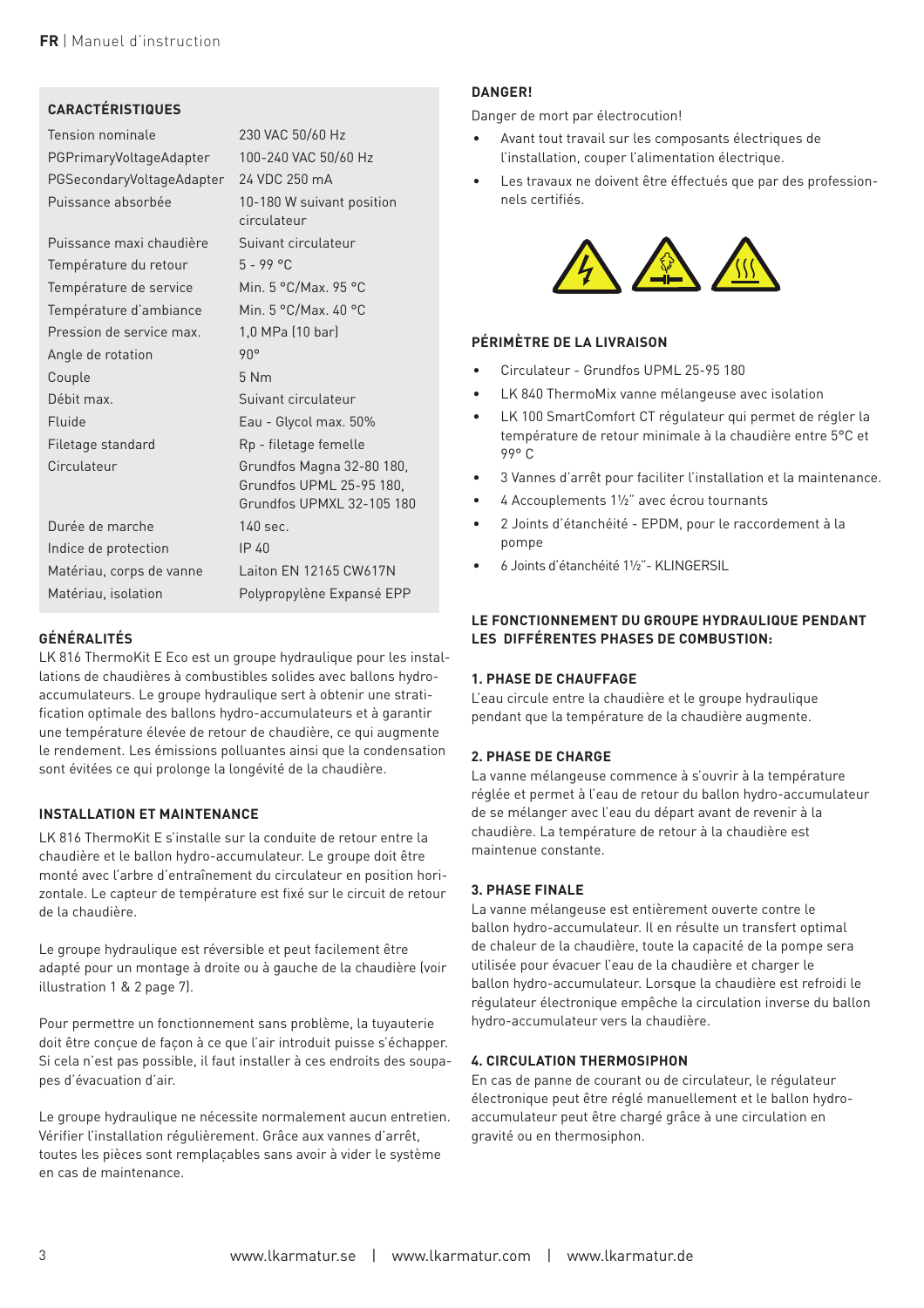

# **DATI TECNICI**

| Tensione                                     | 230 VAC 50/60 Hz                                                                   |
|----------------------------------------------|------------------------------------------------------------------------------------|
| Tensione primaria,<br>alimentatore elettrico | 100-240 VAC 50/60 Hz                                                               |
| Tensione secondaria,<br>adattatore di rete   | 24 VDC 250 mA                                                                      |
| Consumo                                      | 10-180 W secondo la velocità della pompa<br>LK 100 SmartComfort CT, 3 VA           |
| Capacità massima della<br>caldaia            | Secondo la pompa di ricircolo                                                      |
| Temperatura di ritorno                       | $5 - 99$ °C                                                                        |
| Temperatura di esercizio                     | Min. 5 °C/Max. 95 °C                                                               |
| Temperatura ambiente                         | Min. 5 °C/Max. 40 °C                                                               |
| Pressione massima di<br>esercizio            | 1,0 MPa (10 bar)                                                                   |
| Angolo di rotazione                          | Regolatore: 90°                                                                    |
| Coppia manovra                               | Regolatore: 5 Nm                                                                   |
| Portata massima                              | Secondo la pompa di ricircolo                                                      |
| Fluidi                                       | Acqua. Miscela Acqua - Glicole max. 50%                                            |
| Filettatura standard                         | Rp - filettatura femmina                                                           |
| Pompa di ricircolo                           | Grundfos Magna 32-80 180,<br>Grundfos UPML 25-95 180,<br>Grundfos UPMXL 32-105 180 |
| Tempo di manovra                             | 140 sec.                                                                           |
| Grado di protezione                          | IP 40                                                                              |
| Materiale, corpo valvola                     | Ottone EN 12165 CW617N                                                             |
| Materiale, isolante                          | Polipropilene Espanso EPP                                                          |

#### **INFORMAZIONI GENERALI**

LK 816 ThermoKit E è un gruppo di ricircolo per il collegamento di caldaie a biomasse con il sistema di accumulo. Il gruppo è progettato per garantire un'ottimale stratificazione dell'acqua nel sistema di accumulo e, contemporaneamente, garantire una elevata temperatura di ritorno verso la caldaia. Questo aumenta l'efficienza del sistema e garantisce una lunga durata della caldaia in quanto riduce la formazione di condensa e catrame.

#### **INSTALLAZIONE E MANUTENZIONE**

LK 816 ThermoKit E è montato sul circuito di ritorno tra la caldaia a biomassa e il serbatoio di accumulo, con l'albero della pompa in posizione orizzontale. Il sensore di temperatura è collegato al circuito di ritorno della caldaia.

Il gruppo di ricircolo è simmetrico e può essere adattato facilmente per il montaggio a destra o a sinistra della caldaia (vedere Figura 1 & 2 pag. 7).

Per consentire un funzionamento ottimale le tubazioni devono essere realizzate in modo da evitare la formazione di sacche d'aria. Qualora ciò non fosse possibile, è necessario installare delle valvole disareatrici.

Il gruppo di ricircolo non richiede di solito alcuna manutenzione. Controllare regolarmente i collegamenti. Grazie alle valvole di sezionamento, qualsiasi componente può essere smontato per la manutenzione o per la sostituzione senza svuotare l'impianto.

# **PERICOLO!**

Pericolo di morte per scossa elettrica

- Togliere l'alimentazione elettrica prima di iniziare i lavo componenti elettrici dell'impianto
- Far eseguire i lavori solo da personale specializzato e autori



#### **FORNITURA**

- Circolatore Grundfos UPML 25-95 180
- LK 840 ThermoMix valvola miscelatrice con isolamento
- LK 100 SmartComfort CT regolatore automatico che consente di regolare la temperatura di ritorno verso la caldaia tra 5°C e 99°C.
- 3 Valvole di intercettazione per facilitare l'installazione e la manutenzione
- 4 Raccordi 1½" con dadi
- 2 Guarnizioni EPDM per il collegamento alla pompa
- 6 Guarnizioni KLINGERSIL 1½"

#### **FUNZIONAMENTO DEL GRUPPO DI RICIRCOLO:**

#### **1. FASE DI RISCALDAMENTO**

L'acqua circola tra la caldaia e il gruppo di ricircolo mentre la temperatura nella caldaia aumenta.

#### **2. FASE DI MISCELAZIONE**

Al raggiungimento della temperatura impostata, il regolatore automatico inizia ad aprire la valvola miscelatrice meccanica e consente all'acqua di ritorno dall'accumulatore di miscelarsi con l'acqua proveniente dalla caldaia, prima di ritornare a quest'ultima. La temperatura di ritorno alla caldaia è mantenuta costante.

# **3. FASE DI CHIUSURA DEL BY-PASS**

La valvola miscelatrice apre completamente la via verso l'accumulo. Questo consente un trasferimento ottimale del calore dalla caldaia all'accumulo. Quando la caldaia è fredda il regolatore elettronico impedisce la circolazione dal serbatoio dell'accumulatore alla caldaia.

#### **4. CIRCOLAZIONE NATURALE**

In caso di interruzione di corrente o guasto alla pompa, il regolatore elettronico può essere impostato a mano e il trasferimento di calore dalla caldaia all'accumulatore avviene per circolazione naturale.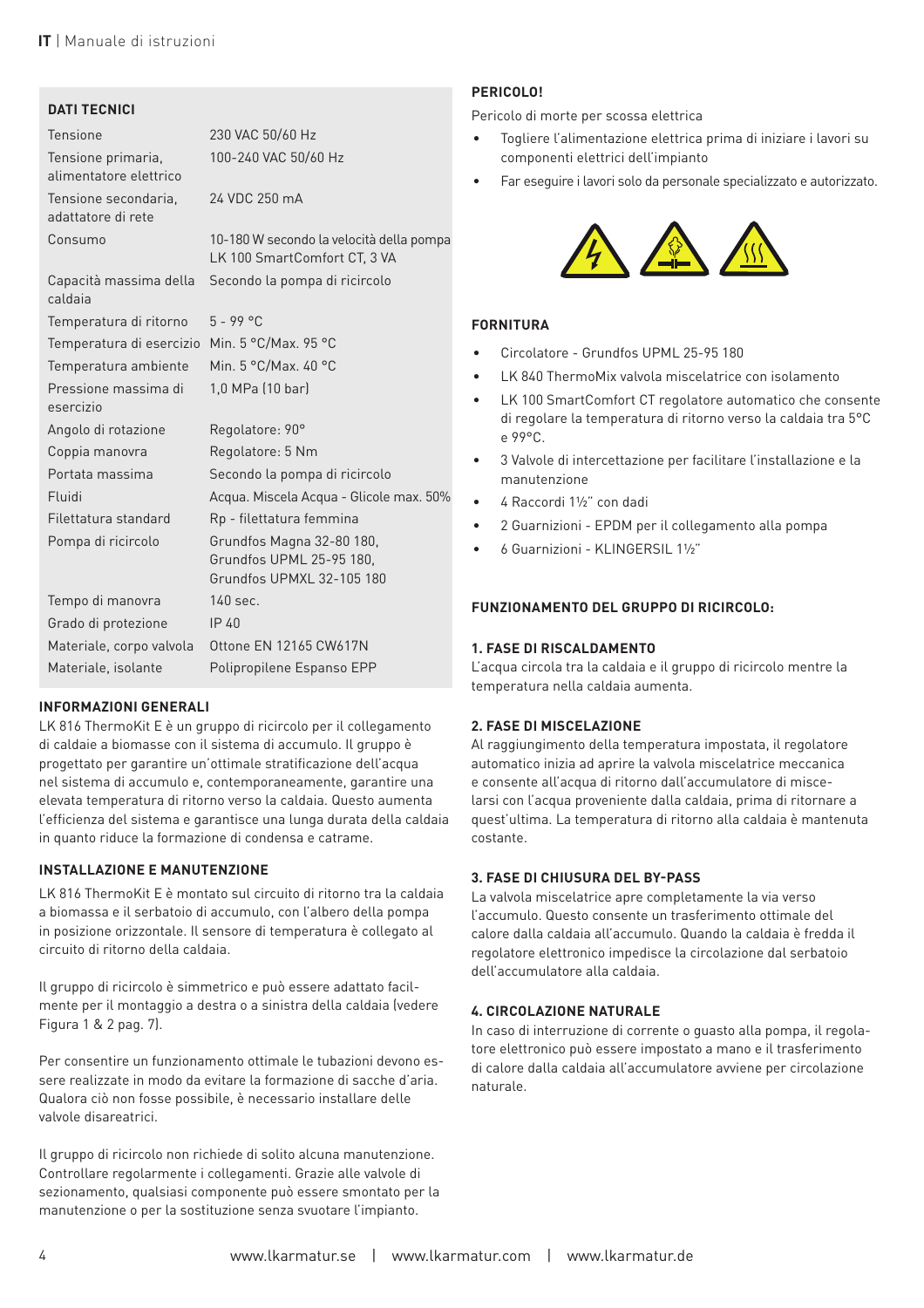$\sim$  300  $\sim$  300  $\sim$  300  $\sim$  300  $\sim$  300  $\sim$  300  $\sim$  300  $\sim$  300  $\sim$  300  $\sim$  300  $\sim$  300  $\sim$  300  $\sim$  300  $\sim$  300  $\sim$  300  $\sim$  300  $\sim$  300  $\sim$  300  $\sim$  300  $\sim$  300  $\sim$  300  $\sim$  300  $\sim$  300  $\sim$  300  $\sim$   $E = E - \frac{1}{2}$ 

nopeudesta riippuen de la provincia riippuen de la provincia riippuen de la provincia riippuen de la provincia<br>De la provincia riippuen de la provincia riippuen de la provincia riippuen de la provincia riippuen de la prov

Vääntömomentti 5 Nm Maksimivirtaus Riippuu kiertovesipumpusta Siirtoneste Vesi - Glykolia maks. 50% Kierrestanda

**FI** | Asennus- ja käyttöohje

 $T_{\rm c}$  VPM<sub>D</sub>  $\sim$ Tehonkulutus 10–180 W pumpun sebagai ke

Paluulämpötilat 5 - 99 °C - 99 °C - 99 °C - 99 °C - 99 °C - 99 °C - 99 °C - 99 °C - 99 °C - 99 °C - 99 °C - 99 °C - 99 °C - 99 °C - 99 °C - 99 °C - 99 °C - 99 °C - 99 °C - 99 °C - 99 °C - 99 °C - 99 °C - 99 °C - 99 °C - 99

Kääntökulma 90°

Maks. kattilateho Riippuu kiertovesipumpusta

 $P_{\text{GPE}}$  and  $P_{\text{GPE}}$  and  $P_{\text{GPE}}$  and  $P_{\text{GPE}}$  and  $P_{\text{GPE}}$  and  $P_{\text{GPE}}$  and  $P_{\text{GPE}}$  and  $P_{\text{GPE}}$  and  $P_{\text{GPE}}$  and  $P_{\text{GPE}}$  and  $P_{\text{GPE}}$  and  $P_{\text{GPE}}$  and  $P_{\text{GPE}}$  and  $P_{\text{GPE}}$  and  $P_{\text{GPE}}$   $\sim$   $\sim$ Maks. käyttöpaine 1,0 MPa (10 bar)

**TEKNISET TEKNISET TEKNISET TEKNISET TEKNISET TEKNISET TEKNISET TEKNISET TEKNISE** 

Kiertovesipu

Grundfos UPML 25-95 180, Grundfos UPMXL 32-105 180 Käyntiaika 140 sek.

Suojaluokka IP 40

Materiaali, venttiilipesä Messinki EN 12165 CW617N Materiaali, eriste Paisutettu Polypropeeni EPP

# **YLEISTÄ**

LK 816 ThermoKit T Eco on latausryhmä biopolttoaine kattiloiden ja varaajajärjestelmien yhdistämiseen. Latausryhmä varmistaa parhaan mahdollisen lämpötilakerro stuman varaajassa ja pitää paluuveden lämpötilan korkeana lisäten näin laitteiston tehoa. Tervan ja kondenssin muodostuminen vähenee ja laitteiston käyttöikä pitenee.

# **ASENNUS JA HUOLTO**

LK 816 ThermoKit E Eco kytketään biopolttoainekattilan ja varaajan väliseen paluuputkeen. Pumpun akselin on oltava vaakasuorassa. Menovesianturi kiinnitetään kattilaan menevään paluuputkeen.

Latausryhmä on käännettävissä ja se voidaan asentaa kattilan oikealle tai vasemmalle puolelle (katso kuvaa 1 & 2 sivu 7).

Putkitus on tehtävä siten, ettei ilmataskuja ole järjestelmässä. Jos tämä ei ole mahdollista, on asennettava ilmausventtiilit.

Latausryhmä on normaalisti huoltovapaa. Tarkista kytkentä säännöllisesti. Sulkuventtiilien ansiosta kaikki osat ovat vaihdettavissa ja huolto voidaan tehdä järjestelmää tyhjentämättä.

# **VIS!**

skun vaara!

hköasennuksissa on virran oltava katkaist in ammattimies saa suorittaa sähköasenn



# **TOIMITUKSEN SISÄLTÖ**

- Kiertovesipumppu Grundfos UPML 25-95 180
- LK 840 ThermoMix sekoitusventtiili eristyksen kanssa
- LK 100 SmartComfort CT, jolla säädetään paluuveden minimilämpötila kattilaan 5°C … 99°C
- 3 Sulkuventtiiliä asennuksen ja huollon helpottamiseksi
- 4 Kiertyvää mutteria 1½"
- 2 EPDM-tiivistettä pumpun kiinnitykseen
- 6 KLINGERSIL-tiivistettä 1½"

#### **LATAUSRYHMÄN TOIMINTO POLTON ERI VAIHEISSA:**

#### **1. LÄMMITYSVAIHE**

Vesi kiertää kattilan ja latausryhmän välillä kattilan lämpötilan noustessa.

#### **2. LATAUSVAIHE**

Säätöautomatiikka alkaa avata sekoitusventtiiliä, kun asetettu lämpötila saavutetaan ja varaajasta tuleva paluuvesi sekoittuu menoveteen ennen veden paluuta kattilaan. Paluulämpötila kattilaan pidetään vakiona.

#### **3. LOPETUSVAIHE**

Sekoitusventtiili on täysin auki kohti varaajaa. Tuloksena on paras mahdollinen lämmönsiirto kattilasta, ja varaaja täyttyy menovedellä. Kun kattila on jäähtynyt, säätöautomatiikka estää virtauksen varaajasta takaisin kattilaan.

#### **4. VAPAAKIERTO**

Sähkökatkoksen sattuessa tai pumpun mennessä rikki, elektroninen säätöautomatiikka voidaan säätää käsin ja varaaja ladata vapaakierrolla.

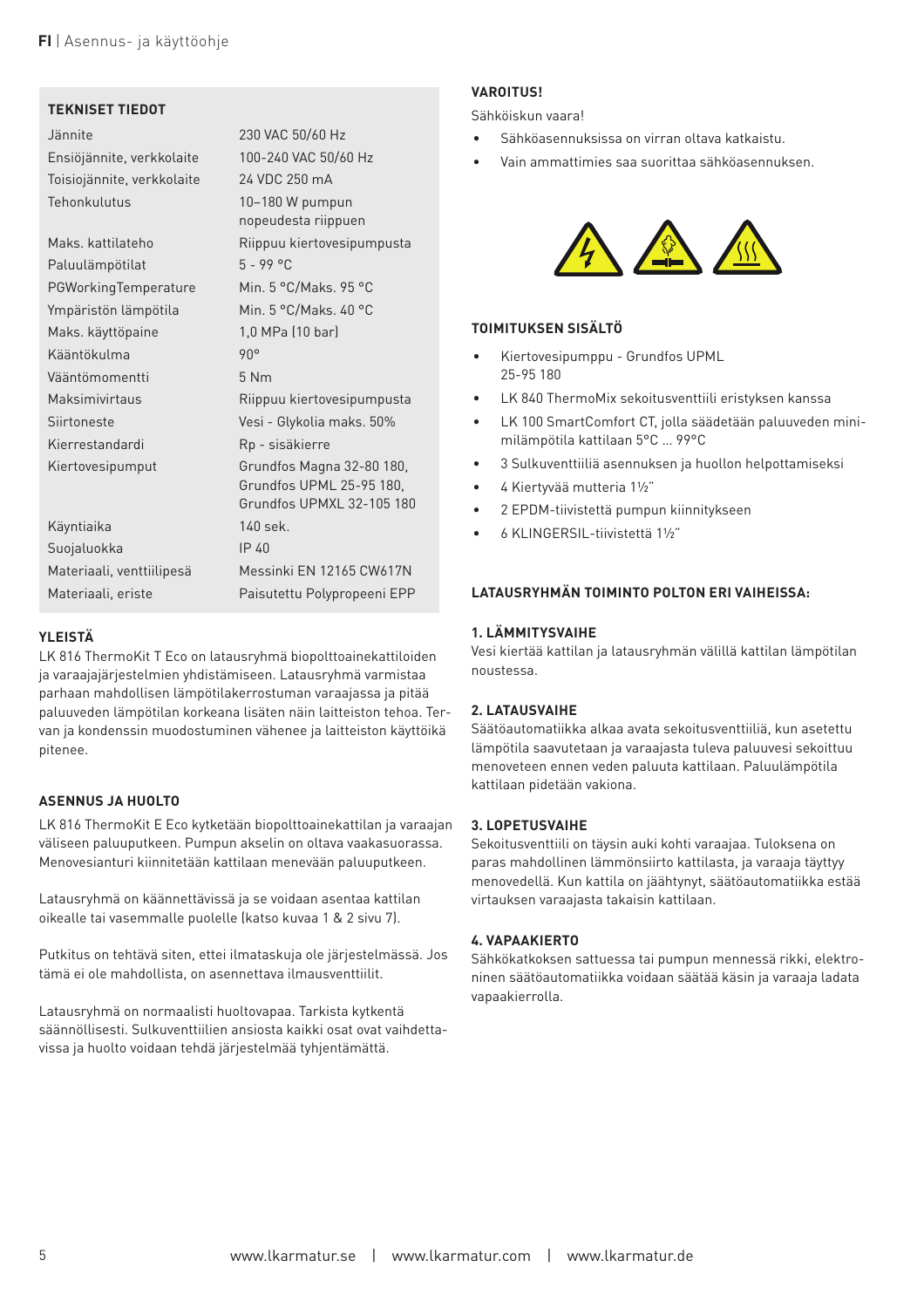

# **TEKNISK DATA**

| Spänning                         | 230 VAC 50/60 Hz                                                                         |
|----------------------------------|------------------------------------------------------------------------------------------|
| Primär spänning,<br>nätadapter   | 100-240 VAC 50/60 Hz                                                                     |
| Sekundär spänning,<br>nätadapter | 24 VDC 250 mA                                                                            |
| Effektförbrukning                | 10-180 W Beroende av pumphastighet,<br>LK 100 SmartComfort CT Regler-<br>automatik, 3 VA |
| Max. panneffekt                  | Beroende av cirkulationspump                                                             |
| Returtemperatur                  | $5 - 99$ °C                                                                              |
| Arbetstemperatur                 | Min. 5 °C/Max. 95 °C                                                                     |
| Omgivningstemp.                  | Min. 5 °C/Max. 40 °C                                                                     |
| Max. arbetstryck                 | 1,0 MPa (10 bar)                                                                         |
| Vridvinkel                       | Shuntautomatik: 90°                                                                      |
| Vridmoment                       | Shuntautomatik: 5 Nm                                                                     |
| Max. flöde                       | Beroende av cirkulationspump                                                             |
| Media                            | Vatten - Glykolinblandning max. 50%                                                      |
| Gängstandard                     | Rp - invändig gänga                                                                      |
| Cirkulationspumpar               | Grundfos Magna 32-80 180,<br>Grundfos UPML 25-95 180.<br>Grundfos UPMXL 32-105 180       |
| Gångtid                          | 140s                                                                                     |
| Skyddsklass                      | IP 40                                                                                    |
| Material, ventilhus              | Mässing EN 12165 CW617N                                                                  |
| Material, isolering              | Expanderad Polypropylen EPP                                                              |

# **ALLMÄNT**

LK 816 ThermoKit E Eco är en laddningsgrupp för sammankoppling av biobränslepannor med ackumulatorsystem. Laddningsgruppen är avsedd att säkerställa en optimal temperaturskiktning i ackumulatortanken och hålla en hög returtemperatur till pannan vilket höjer anläggningens verkningsgrad. Tjärbildning och kondens motverkas vilket ökar pannans livslängd.

#### **INSTALLATION OCH UNDERHÅLL**

LK 816 ThermoKit E Eco installeras i returledningen mellan biobränslepanna och ackumulatortank. Den skall monteras med pumpens drivaxel i horisontellt läge. Temperaturgivaren fästs på returledningen till pannan.

Laddningsgruppen är vändbar och kan enkelt anpassas för montage till höger eller vänster om pannan (Se Bild 1 & 2 sid. 7).

För en problemfri drift av anläggningen ska rördragningen utföras så att luftfickor inte bildas i systemet. Skulle detta inte vara möjligt måste avluftningsventiler installeras.

Laddningsgruppen kräver normalt inget underhåll. Kontrollera installationen regelbundet. Tack vare avstängningsventilerna är alla delar utbytbara utan att systemet behöver tömmas vid en eventuell service.

# **VARNING!**

Risk för elektrisk stöt!

- Vid arbete med anläggningens elektriska komponenter strömmen vara frånkopplad.
- Arbetet får endast utföras av behörig fackman.



#### **LEVERANSOMFATTNING**

- Cirkulationspump Grundfos UPML 25-95 180
- LK 840 ThermoMix shuntventil med isolering
- LK 100 SmartComfort CT reglerautomatik med inställning och visning av lägsta returtemperatur till pannan. Temperaturinställning 5°-99°C
- 3 Avstängningsventiler för att underlätta installation och underhåll
- 4 Kopplingar 1½" med lekande mutter
- 2 EPDM-packningar för anslutning mot pump
- 6 KLINGERSIL-packningar 1½"

#### **LADDNINGSGRUPPENS FUNKTION UNDER ELDNINGENS OLIKA FASER:**

#### **1. UPPVÄRMNINGSFASEN**

Vatten cirkulerar mellan panna och laddningsgrupp medan pannans temperatur stiger.

#### **2. LADDNINGSFASEN**

Reglerautomatiken börjar öppna shuntventilen vid vald temperatur och tillåter returvatten från ackumulatortanken att blandas med vatten från framledningen innan det går tillbaka till pannan. Returtemperaturen till pannan hålls konstant.

#### **3. AVSLUTNINGSFASEN**

Shuntventilen är fullt öppen mot ackumulatortanken. Detta resulterar i en optimal överföring av värme från pannan och ackumulatortanken fylls med framledningsvatten. När pannan svalnat förhindrar reglerautomatiken återcirkulation från ackumulatortank till panna.

#### **4. SJÄLVCIRKULATION**

Vid ett eventuellt strömbortfall eller pumphaveri kan den elektroniska reglerautomatiken handregleras och ackumulatortanken laddas genom självcirkulation.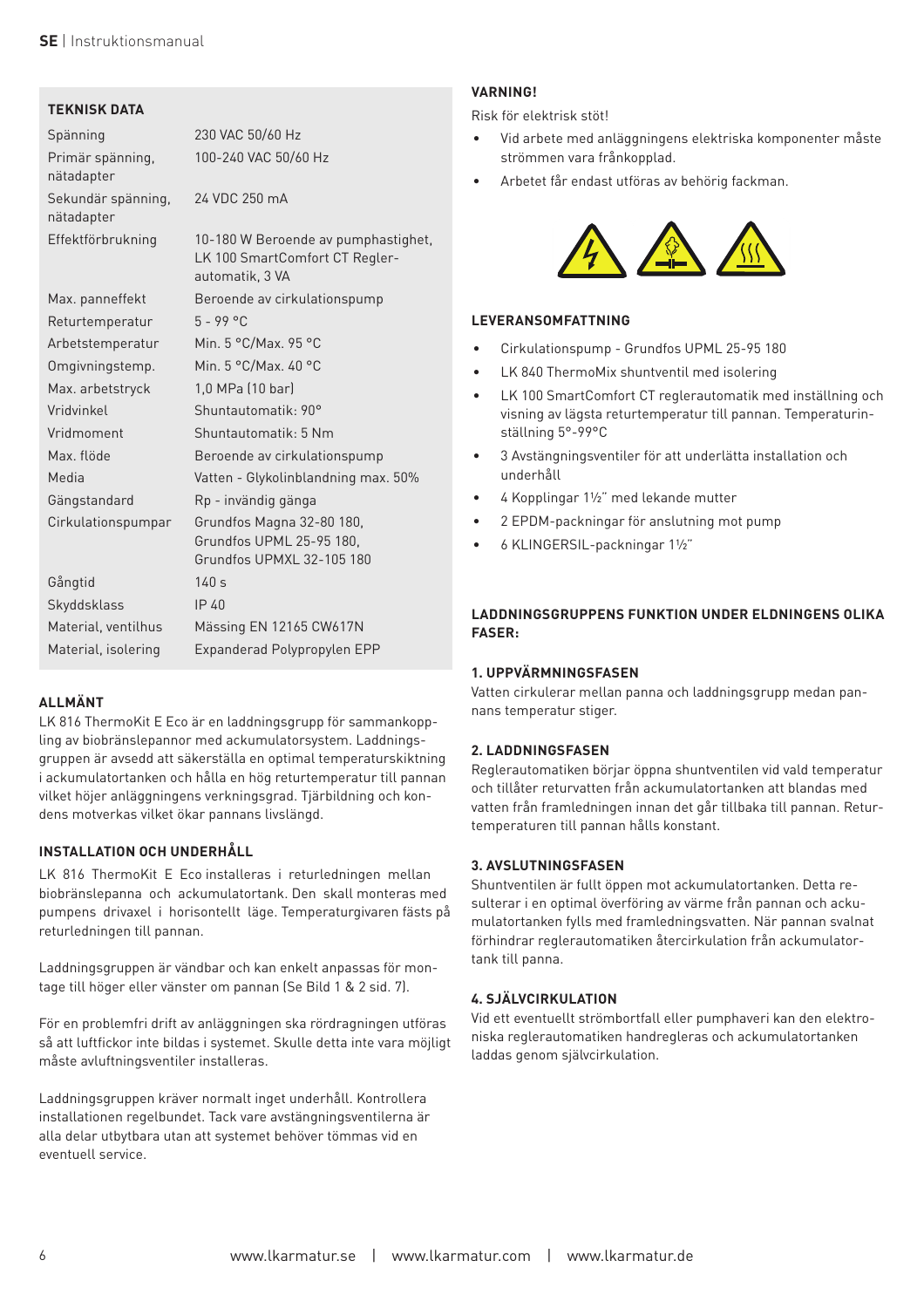200 **12-30°** 25°C **AT-20°C** 180 160  $\frac{1}{2^{12}}$ 140  $X = 120$ <br>Capacity<br>Capacity<br>80 100  $\overline{\Delta T=10^{\circ}}$ C 80 60  $40$  $20$  $\frac{1}{2}$  $40.50$ 0.0 1.0 2.0 3.0 4.0 5.0 6.0 7.0 8.0 9.0  $Flow (m<sup>3</sup>/h)$ 

 **BOILER CAPACITY DIAGRAM** 

**LK 816 - 1½" FEMALE THREAD LK 816 - 1¼" FEMALE THREAD**